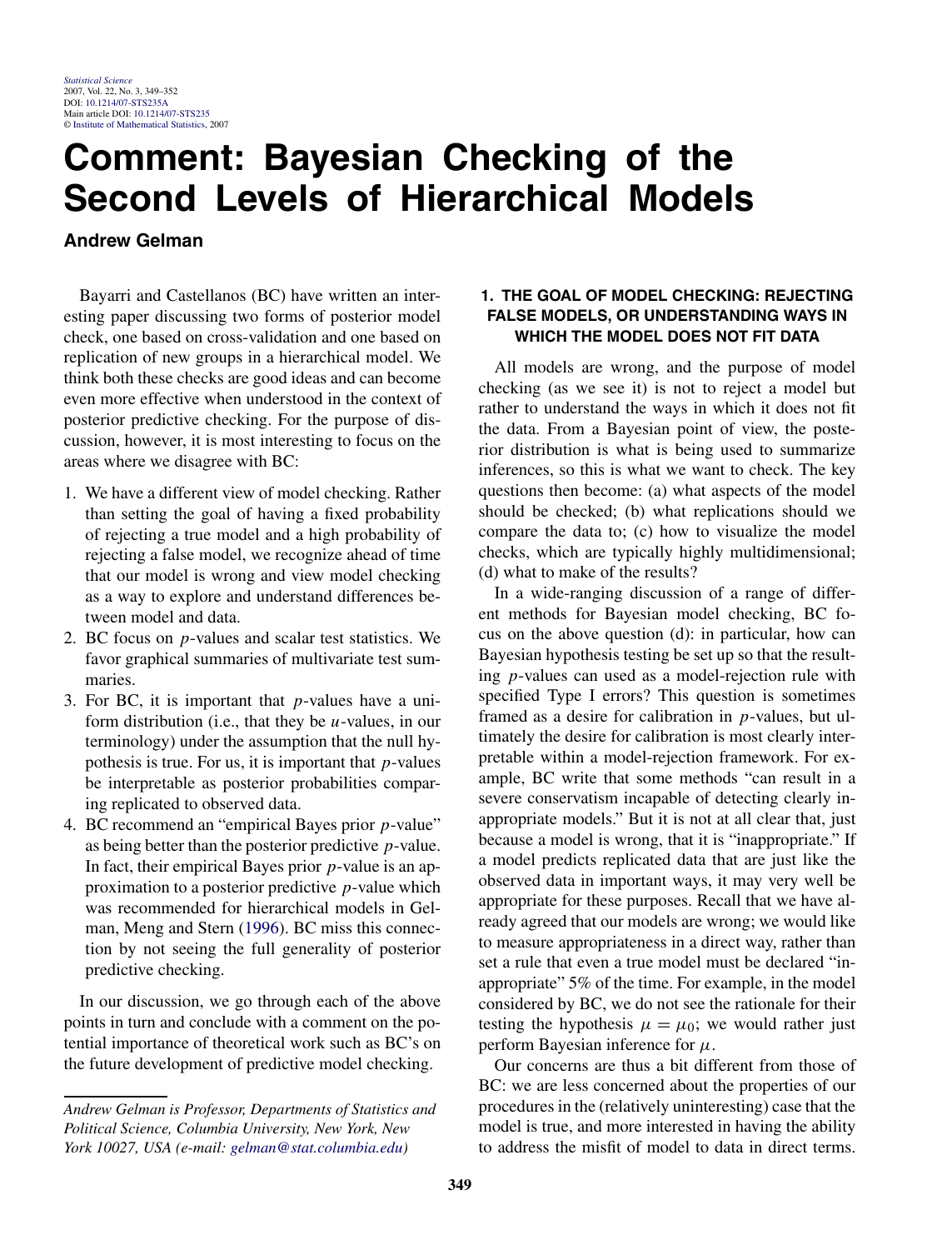One reason, perhaps, of the popularity of our posterior predictive approach, in addition to its Bayesian flavor and ease of implementation, is the flexibility that allows us to consider complicated test summaries including plots of the entire data set, as well as combinations of data and parameters and combinations of observed and missing data—thus bringing the power of exploratory data analysis to the checking of Bayesian models, and conversely bringing the power of Bayesian inference to exploratory data analysis.

Some of the difference in focus can be seen by looking at the graphs in BC—histograms of the null distributions of *p*-values, curves of predictive densities of unidimensional test summaries, and a single plot of raw data (but with no comparison plots of replicated data)— and comparing to the graphs in Gelman [\(2004\)](#page-3-0) and Gelman et al. [\(2005\)](#page-3-0), which show various plots of time series and other multidimensional test summaries.

#### **2. THE STEPS OF BAYESIAN MODEL CHECKING**

BC begin their paper with a useful characterization of any checking method as having a diagnostic statistic, a distribution for the statistic, and a way to measure conflict with the null distribution. Here we briefly explain how our own applied model checking fits into BC's three-step framework.

*Step* 1. BC consider a diagnostic statistic  $T(x_{obs})$ that depends entirely on observed data. In a Bayesian framework, the diagnostic statistic, or test statistic, or discrepancy measure can also depend on parameters (Gelman, Meng and Stern, [1996\)](#page-3-0) and on missing or latent data (Gelman et al., [2005\)](#page-3-0). It can be helpful to look purely at observed data, but the expanded formulation can allow us to define test variables that more directly catch features of substantive interest.

*Step* 2. We compare the test variable to the predictive distribution of other data sets *y*rep that could have arisen from the same model. Formally introducing the replications *y*rep is an important step in the mathematical formulation of Bayesian testing because it makes explicit the joint model,  $p(y, y^{rep}, \theta)$ . (Bayarri and Castellanos use the notation  $x$  for data, but we prefer  $y$ because we commonly work in the applied regression framework in which *y* is modeled conditional on predictors, *x*.) Because we are doing Bayesian inference, we simply use the posterior distribution,  $p(y^{rep}|y)$ , which is also called the posterior predictive distribution because *y*rep can be viewed as predictions.

As discussed by Gelman, Meng and Stern [\(1996\)](#page-3-0), the prior predictive distribution is also a posterior predictive distribution but with *y*rep defined as arising

from new parameters,  $\theta^{\text{rep}}$ , drawn from the model. The choice of prior or posterior distribution—or, more generally, the choice of what is to be replicated in defining *y*rep—depends on which aspects of the model are being checked. In many cases, the prior distribution is assigned based on convenience and so there is no particular interest in checking its fit to the data.

In the context of the paper at hand, which is explicitly concerned with checking the second level of a hierarchical model, it makes sense to use an intermediate replication, in which the hyperparameters *η* are kept the same but the lower-level parameters *θ* are replicated—that is, resampled from the group-level model. In the notation of BC, the predictive distribution of interest would be  $p(\theta^{\text{rep}}, x^{\text{rep}}, \eta | x)$ , averaging over the posterior distribution  $p(\eta|x)$ . This is a slight departure from BC's recommendation to integrate *θ*. (Actually, we prefer the term "average over" to "integrate out" since we perform our computations using simulation.) As we discuss in Section 4 below, it turns out this is very close to what BC call the empirical Bayes prior predictive check.

*Step* 3. For a one-dimensional test summary, the discrepancy between model and data can be summarized by a *p*-value or, often more usefully, by a predictive confidence interval. (For example, page 366 of Bayesian Data Analysis has an example from an analysis of elections in which 12.6% of the elections in the data switched parties, but in replicated data sets the 95% interval for the proportion of switches was [13.0%, 14.3%]. In this case, the model clearly did not fit this aspect of the data, but this difference of about one percentage point was not of practical significance.) For higher-dimensional test summaries, graphical summaries would be appropriate—up to and including plots of the entire data set, compared with plots of replicated data. There is some potential, we believe, to connect classes of models with classes of graphs to suggest natural and automatic displays of checks for many problems (Gelman, [2003,](#page-3-0) [2004\)](#page-3-0).

As we have already noted, BC focus on *p*-values, which can be useful summaries but are no replacement for graphical comparisons of observed and replicated data that can reveal various aspects of model misfit. We emphasize that any of the methods discussed in the BC paper can be applied to graphical checks.

#### **3.** *p***-VALUES AND** *u***-VALUES**

Regarding the discussion in Section 3.5 of BC on *p*-values, we refer the reader to Section 2.3 of Gelman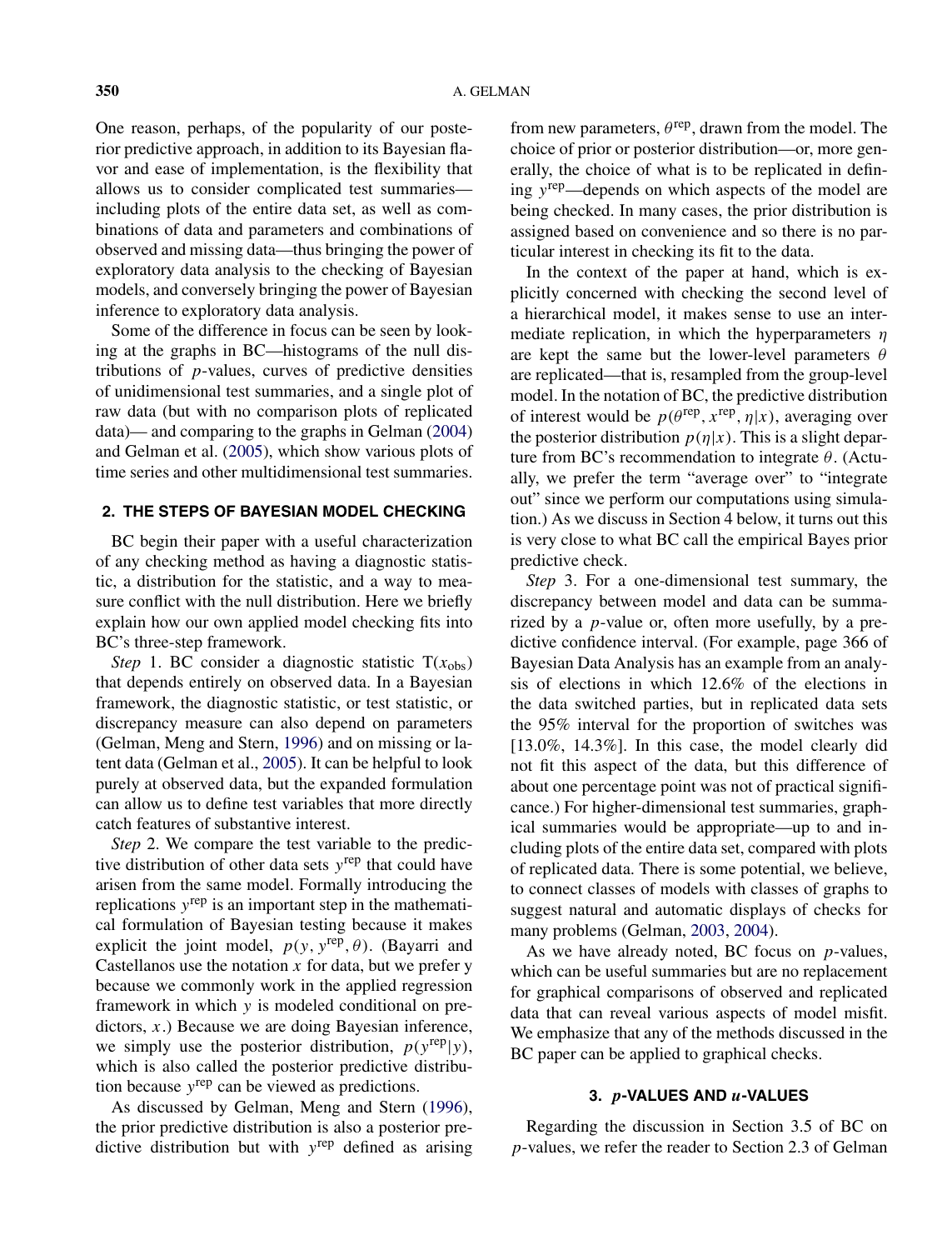[\(2003\)](#page-3-0), which distinguishes between Bayesian *p*-values—most simply, posterior probability statements of the form  $Pr(T(y^{rep}) > T(y)|y)$ —and *u*-values—data summaries with a uniform null distribution. Classical *p*-values with pivotal test statistics are also *u*-values, but in the presence of uncertainty about parameters it is not generally possible for tests to have both properties at once. On the occasions that we do summarize test statistics using tail-area probabilities, we prefer the *p*-value because it can be directly interpreted as a statement, conditional on the model, about what might be expected in future replications. Here we disagree with BC, who describe the uniform null distribution as "a very desirable property, namely having the same interpretation across problems." It is perhaps a matter of taste whether to prefer a posterior summary with a direct probabilistic interpretation or a lessinterpretable statistic that has a uniform distribution under the null model. We would certainly not call our *p*-values uninterpretable: for example, a *p*-value of 0.2 means clearly that, under the model, 20% of future data will be at least as extreme as the observed data. No calibration is necessary for this interpretation to be valid.

In any case, our point here is to distinguish between the two goals—a direct probability statement and a uniform null distribution—and to point out that, in general, you cannot have both, just as, in general, posterior means will not be unbiased estimates and posterior intervals will not have classical confidence coverage for all parameter values. Ultimately we will evaluate our Bayesian model-checking methods based on how well they help us understand differences between model and data, not based on theoretical coverage properties and not based on their rates of rejecting models which we know are false anyway.

#### **4. THE "EMPIRICAL BAYES PRIOR** *p***-VALUE"**

BC's paper concludes with a statement that empirical Bayes prior *p*-values "have better properties [than posterior *p*-values] and are easier to compute." In fact, these EB-prior *p*-values are very close to posterior *p*-values, replicating  $\theta$  but leaving the hyperparameters (*η*, in BC's notation) fixed, a strategy which Gelman, Meng and Stern [\(1996\)](#page-3-0) recommend for hierarchical models (Figure 1c on page 739 of that paper). The only difference between the EB-prior distribution and this posterior predictive distribution is that the former uses point estimates of the hyperparameters, which cannot in general be a good idea (consider, e.g., settings where no good point estimates exist, such as the 8-schools example from Chapter 5 of Bayesian Data Analysis). We suspect the good performance of the EB-prior *p*-values comes from the appropriate choice of replication for testing the second level of a hierarchical model—the same hyperparameters but new groups—not from the use of point estimates.

To put it another way, take BC's "empirical Bayes" method, average over the hyperparameters so that it becomes "hierarchical Bayes" (as is appropriate given the other parts of the paper), and you get a posterior predictive check. We suppose that BC did not notice this because of their assumption that in posterior predictive checking, all parameters had to be kept the same in replications (as in Figure 1a on page 739 of Gelman, Meng and Stern, [1996\)](#page-3-0). In fact, the flexibility of predictive checking allows different aspects of the data and parameter vectors to be preserved in replications, and for the particular goal of BC's paper, it makes sense to replicate the parameters  $\theta$  (as BC ended up discovering in their simulations). Sinharay and Stern [\(2003\)](#page-3-0) discuss these issues further in the context of the hierarchical normal model.

## **5. LOOKING FORWARD**

As indicated by the plethora of methods discussed by BC, there are many ways of combining ideas of replication and cross-validation. A parallel situation arises in the literature of the bootstrap (Efron and Tibshirani, [1993\)](#page-3-0), with parametric bootstraps, nonparametric bootstraps, and special methods for spatial and timeseries data. A lot more work needs to be done. In particular, although we do find the posterior predictive framework useful, we recognize that there is something particularly compelling about external validation and cross-validation. At the theoretical level, there is an opening to incorporate validation into hierarchical modeling with the possibilities of different levels of cross-validation for individuals and groups (e.g., fivefold cross-validation of groups and tenfold crossvalidation of observations within groups). More practical concerns include decisions about how to set up the tuning parameters for cross-validation and, when comparisons are made graphically, how to visualize the many replicated data sets. BC's partial posterior predictive distribution could be an excellent way to unify this area.

The BC paper focuses on *p*-values, but if our own experience is any guide, we expect the most use